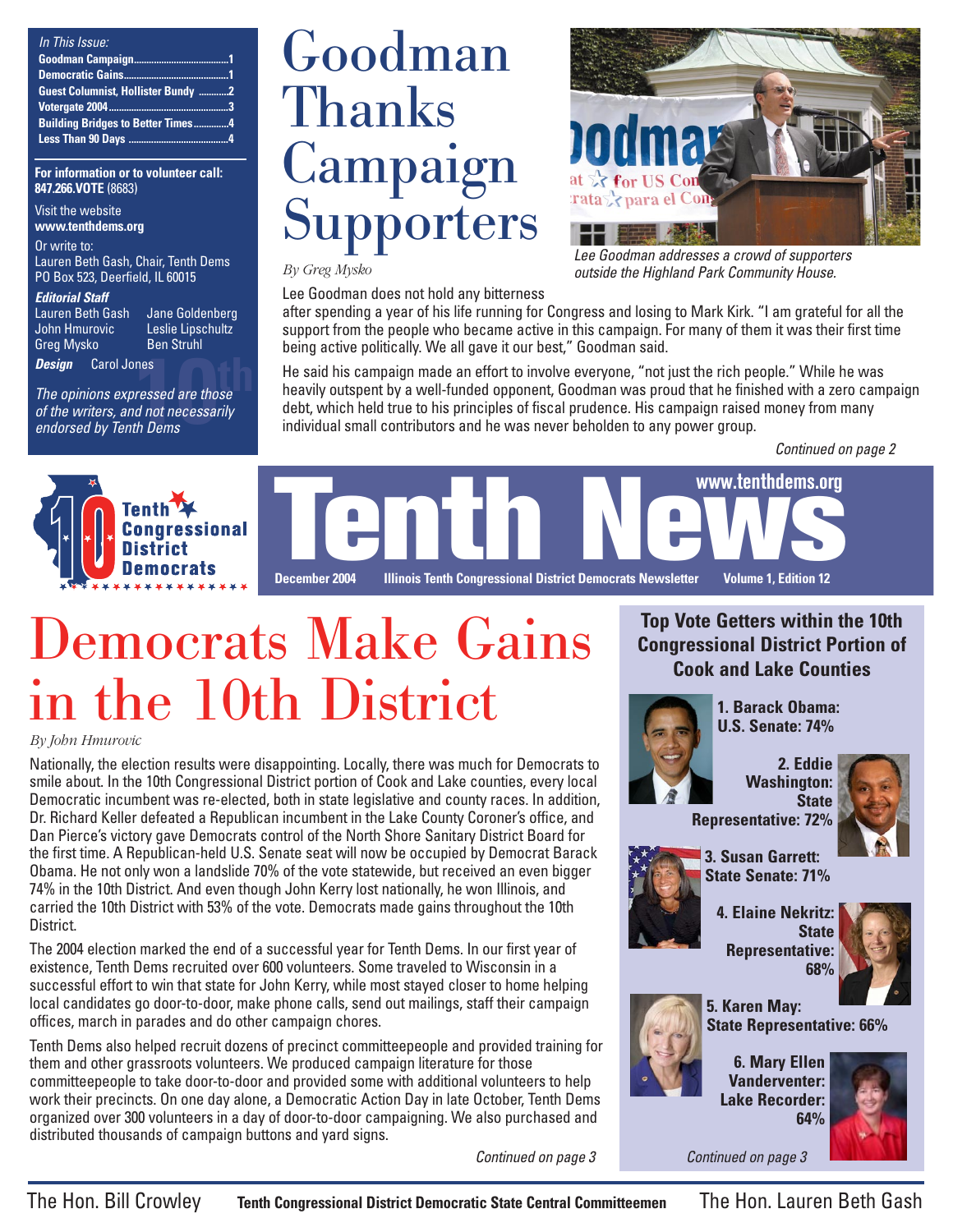# Mourning…and Moving

experiencing. In the past, supporters of losing candidates may have face many personal challenges.

been upset, disappointed, or in the case of the 2000 Florida debacle, indignant. But it's never been anything like this. People are depressed, despondent, incredulous and/or generally miserable on a scale that we've not seen before. I've heard from many, that people feel "like there's been a death in the family." Friends in Illinois, New York, New England, California, Colorado and even Ohio have separately shared this sentiment.

Originally, I planned to write with some perspective on the presidential campaign of my family's dear friend and my godfather, John Kerry. Maybe I'll write that piece in the future. But for now, I'm still in mourning.

I'm mourning because "Uncle Johnny" lost the election and because the country will never be the same.

I'm mourning because John Kerry recognized the great division in this country and would have led an administration that acknowledged this gap, governed for all of the people, and would have helped restore this nation to greatness.

I'm mourning because the Bush administration has characterized the president's narrow victory as a "mandate" to govern from the far right. I fear that his second administration may be even more destructive and divisive than his first.

I'm mourning because millions of dedicated Americans gave their heart, soul, time, and financial resources to the Kerry campaign to make this country a better place.

I'm mourning because the damage to the economy, to America's reputation and to the U.S. Supreme Court in the next four years may be irreparable.

I'm mourning because many of the people of this country never got to know John Kerry the way I do and never got past the labels and spin-mongering put out by the Bush campaign. John Kerry defended this nation in his youth and would have secured peace on the world stage.

I'm mourning for a thousand different reasons, ranging from my sadness that I can't personally be part of a proactive Kerry administration to my deep sympathy for his daughters Vanessa and

I've never seen mourning after a campaign like America is Alexandrawhoputtheirownlives onholdfortheirfatherandnow



Hollister Bundy's daughter, Alexis, on the campaign trail in Wisconsin with John Kerry.

But most of all, I'm mourning because I've never known a more caring, compassionate and brilliant man than John Kerry, and I have no doubt in my mind that he would have been one of America's greatest presidents…

I have a picture of Uncle Johnny holding up our 5-year-old daughter at a rally in Wisconsin, which always makes me smile. But when my wife, Diane, and I arrived back home from Boston and reunited with her last week—after the toughest speech of John's life—we finally broke down and let out two years of emotion and frustration. Alexis had never seen her dad cry before (but tried to cheer me up when she said that "Grandpa said they were still counting the ballots.")

Even 10 days later it's hard to write this. I'm devastated politically, personally and for the country. A part of me will never fully recover from this national tragedy. But soon it will be time to move on—there's

> an amazing residual energy and enthusiasm among Democrats to continue the fight. Usually there is a lull after an election. Not this time. The battle for our future rages on. And if the Bush administration continues on its current destructive path, I've no doubt the 2006 elections will be the first step toward taking back America that will culminate with victory in 2008.

> I have so much more to tell everyone about the amazing experience of working on this campaign. I've had the honor of meeting many of you at house parties, rallies and other events in the past couple of years. I have so many thanks to give to the amazing people of Illinois, and the 10th District who came to events, volunteered, raised funds, worked the phone banks and not only delivered Illinois but who also played a large part in delivering Wisconsin. There will be a time for all of this – and I look forward to remaining active and being a part of it as we look to a brighter future. You haven't heard the last from me. And you certainly haven't heard the last from Uncle Johnny.

Hollister Bundy is a resident of Northfield, an attorney and the godson of John Kerry.

### Lee Goodman continued from page 1

However, one group Goodman is harshly critical of is the Chicago area news media. "They made a decision early on to focus only on the Melissa Bean / Phil Crane race and they made that race the only one worthy of coverage. The local media completely ignored any other challenger to an incumbent in any race for Congress. They did the voters a great disservice in not covering the issues," he said. "It's sad that the executives of the media organizations want to protect the incumbents."

Goodman was told by many during the campaign that the "Letters to the Editor" pages in the local newspapers were the only places where campaign issues were discussed. He is grateful to the people who took the time to write those letters.

Looking to the future, Goodman says it is too early to make any predictions for 2006. "If Bush continues to screw up Iraq and our jobs situation continues to get worse, it will be a very different situation then. Anything can happen politically in the next two years."



John Kerry, dressed in his military uniform, welcomes Hollister Bundy into the world. . . a few years ago.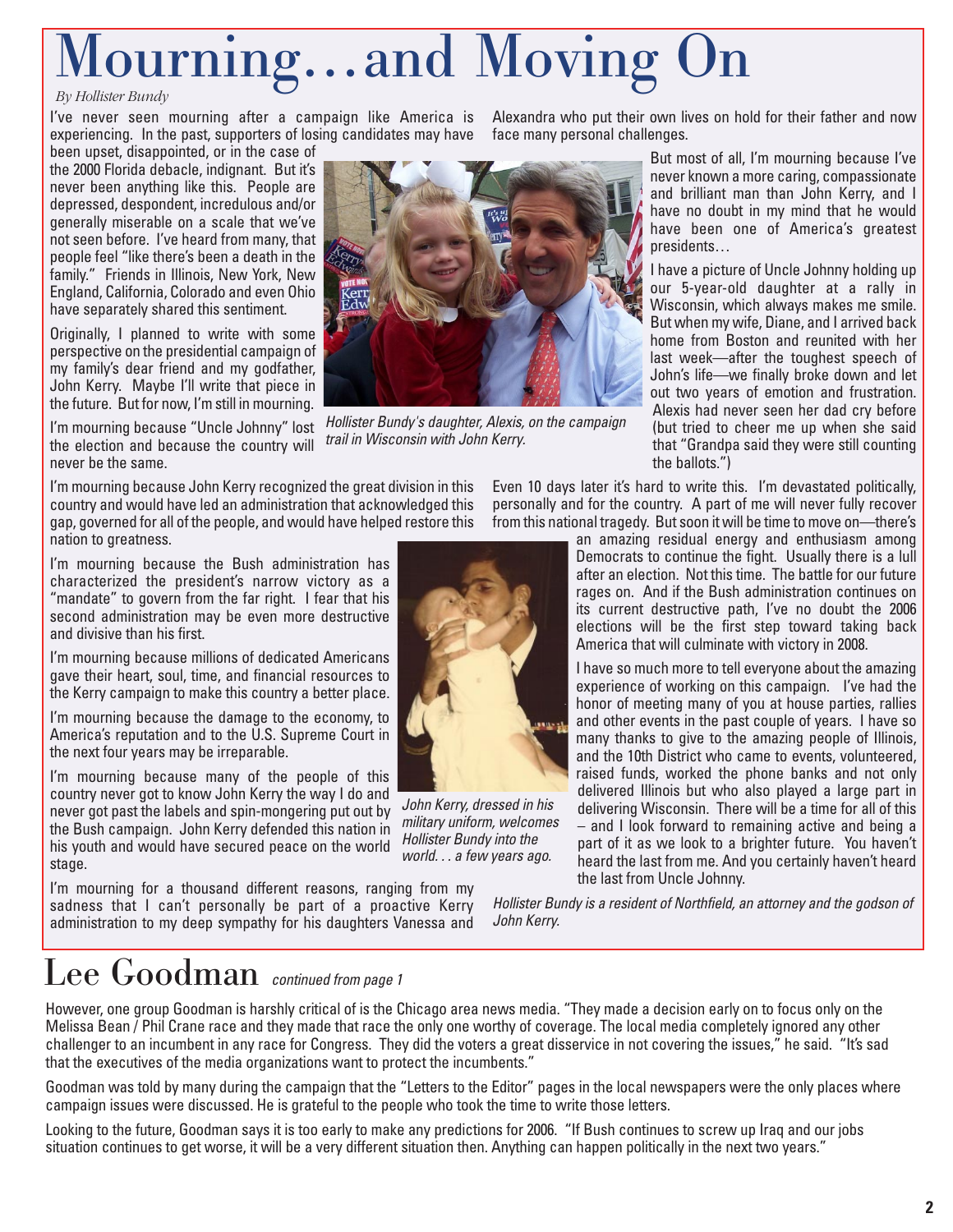## Votergate 2004: We Don't Need Paper to Prove Fraud, We Need Money and Leadership, NOW.

#### *By Sheldon Drobny*

Since election day there has been a justifiable uproar about the major differences between the exit polls in Ohio and Florida and the actual results. Democrats and Republicans, who both saw the same exit polls that showed an electoral landslide in favor of Kerry, have confirmed this. Investigative reporter Bob Parry confirmed from his sources that the Bush campaign was convinced they were going to lose. George H. W. Bush also confirmed this in an interview with The Today Show. So why have the exit polls been so wrong in the last two elections? It is clear that there must have been manipulation in the voting machines. While there's been a lot of talk of problems with not having paper trails, computer fraud is uncovered most of the time without paper trails.

As a former C.P.A and auditor, I have used statistical sampling throughout my career with great confidence. With electronic record keeping, it's easy to create a program to falsify the books. But there are ways to uncover that. Auditors have developed statistical ways to cut right through corruption in companies. You don't even need a paper trail. These statistical approaches can be used with almost one hundred percent accuracy to uncover fraud.

With the Votergate 2004 it's a numbers game just like it is with corporate accounting, even easier. All you're talking about is one number—total votes for each candidate.

There's a huge difference between polling what WILL happen and polling something that has already happened. The reliability of polling something that has already happened is highly reliable vs. predictive polls, like Gallup or Zogby, which are very risky. The reliability can be, not plus or minus four percent as we see with predictive polls, but rather a much more reliable plus or minus one half or one tenth of one percent with exit polls, because those are based on asking people who already voted. I would even say that if the exit polling were done in the key precincts of Florida and Ohio, which it was, then these results should be practically "bullet proof." It is important that people know how accurate random sampling of historical events can be in order for them to understand how unlikely it is that the exit polls were wrong. So, if you want to fight the battle correctly, you must get more statisticians and forensic accountants involved as well as the lawyers. These statisticians can show with great credibility the probability of manipulation within the computer programs used for counting the ballots. They do this



Sheldon Drobny is a resident of Highland Park, a CPA and Venture Capitalist, and cofounder of Air America Radio.

kind of work all the time to uncover fraud based upon computer manipulation in commercial and corporate activities. And these types of expert analyses are admissible in a court of law.

The problem with all of this is determining who is going to fund such an investigation. Where will the money come from? Perhaps the Kerry/Edwards campaign fund has some surplus that can be used. It is possible that the DNC has some excess funds. How about the 527s and PACs which spent millions on ineffective political ads, coming up with a few million? In addition, who is going to lead the process of getting this done? This kind of an effort requires solidarity along with an organized, coordinated effort. It's easy to come up with the forensic and technical people to get this done, but we need a strong leader and solidarity. Leadership and funding these are the two real challenges that must be dealt with in the coming days. We have a Watergate story here that could give the media a post-election, explosive news story that could make the 2000 Florida vote debacle look like small potatoes. We need to get the media to see that Votergate 2004 is huge news and we need to quickly fund the investigation and get Democratic leaders behind it.



### Gains continued from page 1

Tenth Dems was also successful in raising money and in sharing it. A summer fundraiser in Highland Park featuring Barack Obama started us off on a good foot. By the end of the campaign, Tenth Dems contributed nearly \$10,000 to over 25 Democratic candidates who were on the ballot locally. We gave the maximum allowed by law to Lee Goodman in his race for Congress and to Melissa Bean in the neighboring 8th District in her successful bid against Republican Congressman Phil Crane.

The purpose of Tenth Dems is to help build a stronger Democratic Party as well as to help elect Democrats throughout the district. We are already at work getting ready for the next campaign and doing our part to make sure that Democrats have even more to smile about in 2006 and 2008.